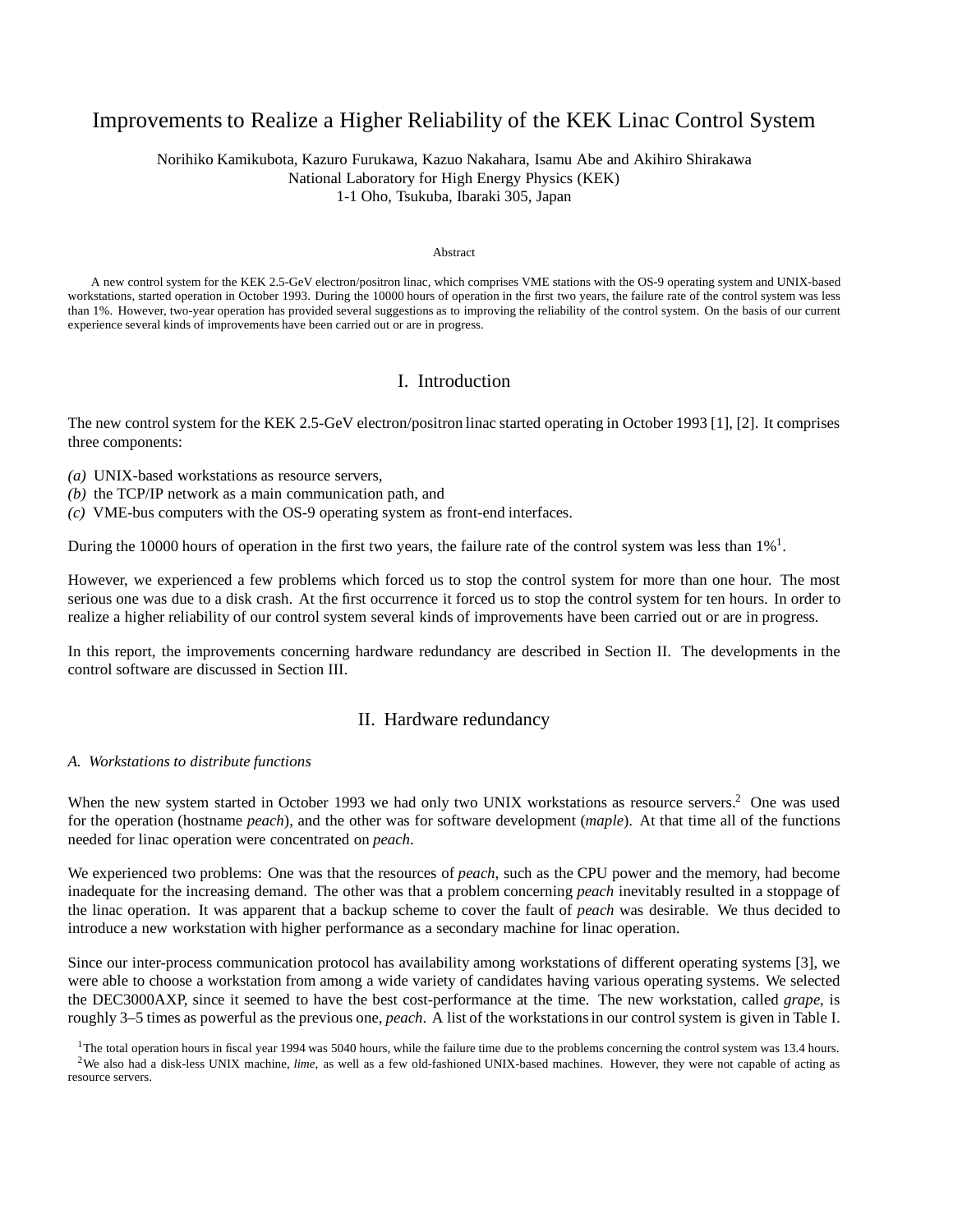In order to proceed with a further distribution of the functions, we will introduce two additional workstations by the end of fiscal year 1995. One will be used as a secondary machine for software development with the same operating system as *grape*; the other will be used as the third operation server.<sup>3</sup> Both are also given in Table I.

| Table I                                                        |  |
|----------------------------------------------------------------|--|
| List of the UNIX workstations in the KEK linac control system. |  |

| hostname | machine (operating system)    | introduced in   | main function  |
|----------|-------------------------------|-----------------|----------------|
| peach    | DECstation5000(Ultrix v4.4)   | Nov.1990        | operation 1    |
| lime     | DECstation5000(Ultrix v4.4)   | Oct.1991        | status display |
| maple    | DECstation5000(Ultrix v4.4)   | Oct.1992        | development 1  |
| grape    | DEC3000AXP(Digital UNIX v3.2) | Mar.1994        | operation 2    |
|          | DEC3000AXP(Digital UNIX)      | Feb.1996 (plan) | development 2  |
|          | DEC3000AXP(Digital UNIX)      | Feb.1996 (plan) | operation 3    |

#### *B. Disk-array unit*

During the years before 1994 we experienced a few problems due to disk-crashes. Fortunately these problems were not serious, since the disks did not contain any important files necessary for linac operation.

In order not to suffer from such problems we introduced a disk-array unit in July, 1994. The unit contains seven disks of 2 GB and works as a single disk with a size of 12 GB. Any fault of one disk does not affect to the disk-array operation at all.<sup>4</sup> We now keep any important files in the disk-array unit. It is worth noting that the files for the VME stations are also kept there.

#### *C. Network improvements*

We started a new control system with a few network segments. In October 1993 we used the popular Ethernet (coaxial cables called 10Base5), linked together with a network repeater. Each VME station in the five sub-control rooms is located at 80-meter intervals, and is connected by a long coaxial cable. Since there were several high-power klystrons along the cable, we were afraid of some influence of pulsed noise from them.

The first improvement was carried out in July 1994. We introduced fiber-optic cables between the center room and the sub-control rooms, which are used instead of the coaxial cable. In addition a star-topology is preferable, since any problems at a sub-control room do not affect the other rooms. Each of the coaxial cables and the fiber-optic network has a capability of 10 Mbps throughput.

Since a natural increase of the network traffic was expected, a network hub, having a backbone capable of 100 Mbps communication throughput, was introduced in March 1995. All of the network segments were connected with the hub, and each segment was separated by a network bridge. In addition, in order to separate the network traffic concerning only the workstations in the center room, a FDDI link between the major workstations was introduced in June 1995.

#### *D. Other notes*

Since the VME station called *kannaduki* was in charge of both the injector and the center parts, a new VME station, *hatsuhi*, was introduced in September 1994 to accept the functions for the center part.

We sometimes experience a momentary power outage caused by lightning during the summer. In order to avoid such problems a couple of UPS systems (Uninterruptible Power Source) were introduced in January 1995. They cover the power supplies at two workstations for linac operation (*peach* and *grape*).

<sup>3</sup>See also the descriptions in III-A.

<sup>&</sup>lt;sup>4</sup>During the recent 1 year, the disk-array unit unfortunately stopped twice due to unknown errors. We will replace it with a new one to be introduced with the additional workstations in February 1996 (see Table I).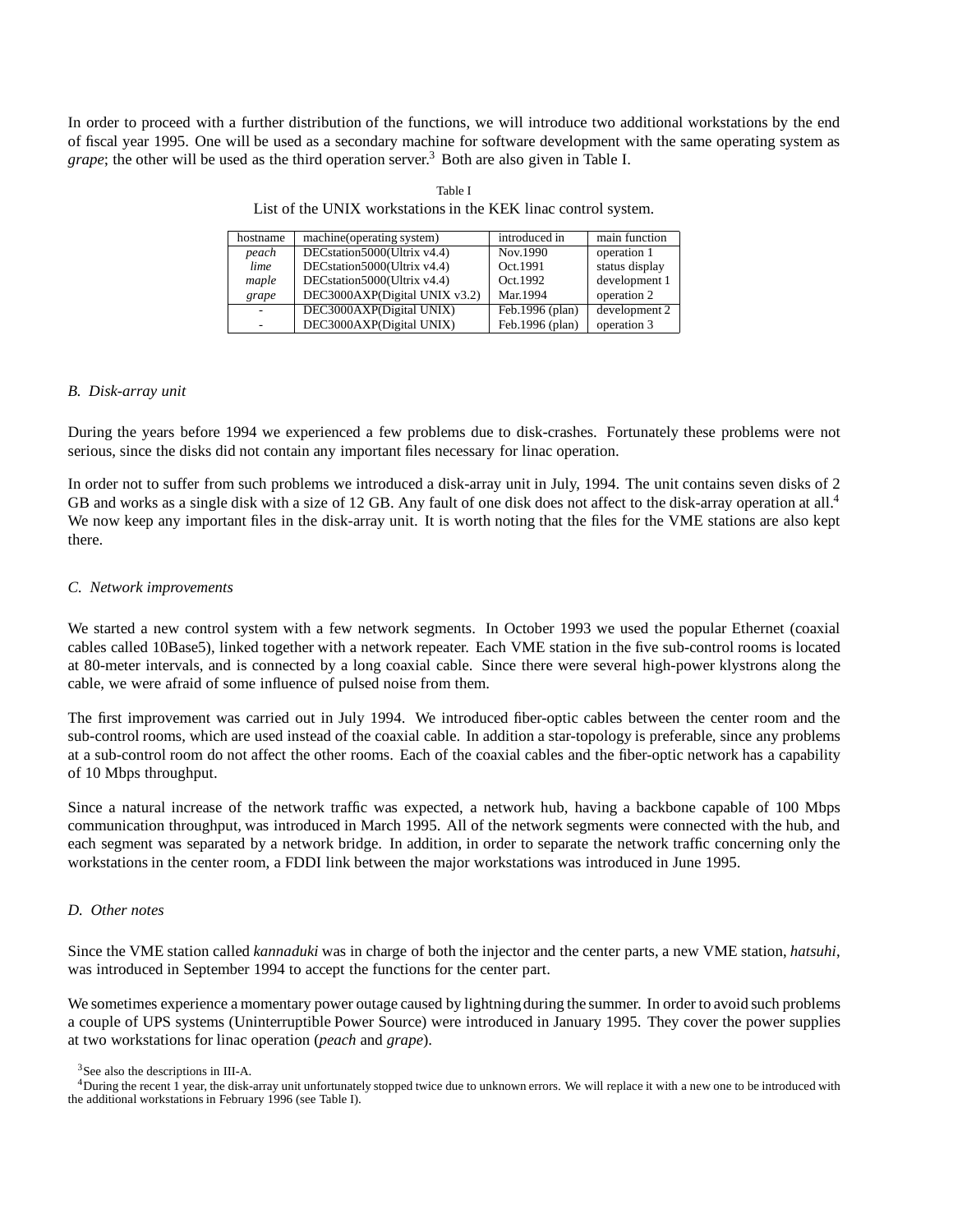

Figure. 1. Relation between the two servers and the VME stations.

### III. Software techniques

### *A. Two servers for the linac operation*

As described in II-A, a new workstation, *grape*, was introduced as a secondary server for the linac operation in March 1994. The relation between the two servers and the VME stations is shown in Figure 1. The great advantage of this scheme is that when one of the two servers stops due either to a problem or to a maintenance shutdown, operators are able to continue linac operation with the remainder server.

Since the operating system of the secondary server (Digital UNIX) is different from that of the first server (Ultrix), we have prepared the server processes and the application processes for the secondary server by re-compiling the sources written in C language. Each of the control services and associated processes, such as the digital-output and field networks (LOOP-II or LOOP-III), has been prepared one by one, as given in Table II.

| service name | description           | completed in   |
|--------------|-----------------------|----------------|
| out16        | 16bit digital output  | Dec.1994       |
| in 16        | 16bit digital input   | Feb.1995       |
| $rac{12}{2}$ | 12bit analog output   | Feb.1995       |
| adc12        | 12bit analog input    | Feb.1995       |
| loop3        | 48kbps field network  | Jun.1995       |
| loop2        | 500kbps field network | Dec.1995(plan) |
| gpib         | for GPIB instruments  | Feb.1996(plan) |
| rs232c       | serial line           | Mar.1996(plan) |

Table II Schedule of the control services to arrange for the secondary server, *grape*.

As shown in Table I, we will introduce a third server with the operating system Digital UNIX. In order to decrease maintenance work involving the two operating systems, the first server, *peach*, will be replaced by it.

### *B. Use of the UDP protocol instead of the TCP protocol*

The inter-process communication for our control system has relied on a stream socket based on the TCP protocol [3]. Since the TCP protocol contains an automatic error-retry scheme, we always wait for roughly one minute to receive a time-out signal. This is too long of a duration for typical linac operators; however the TCP protocol does not provide a method to change the time-out period. We have thus decided to use the UDP protocol instead of the TCP protocol.5

 $5$ We use the UDP protocol for the basic services given in Table II. For other services, we continue to use the TCP protocol, since most of the communications are made between two processes in one workstation; that is, no time-out errors are expected.